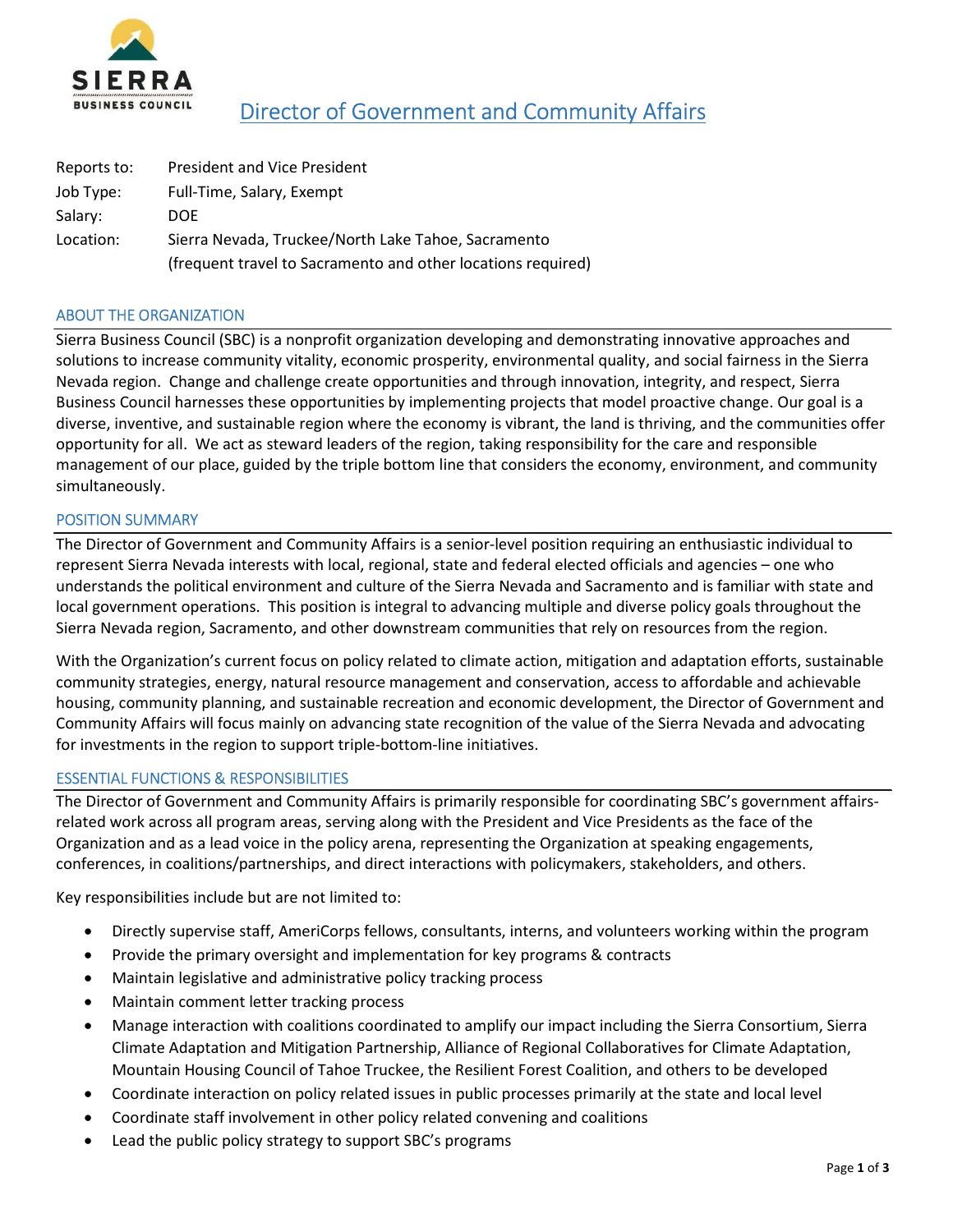

- Ensure SBC meets the IRS, Fair Political Practices Commission, and state 501(c) 3 requirements for tracking and reporting lobbying and campaign activities
- Support SBC's work in a number of other project areas ranging from forest and water quality improvement to economic development initiatives
- Support SBC policy related inclusions in SBC business development efforts
- Perform other duties and special projects as assigned

## MINIMUM SKILLS & QUALIFICATIONS

- Degree in Business, Public Administration, Political Science, Planning, Engineering, Energy Management, or Environmental Science, or equivalent combination of education and experience
- At least five years of experience in federal, state, and local government-related policy
- Knowledge of California climate, energy, and natural resource policy
- Experience developing policy initiatives related to climate, energy, natural resources, housing, and/or other areas relevant to SBC's programs and goals
- At least five years of project management experience, preferably community planning or energy/climate project management, including management of staff and project/program budgets
- Aptitude for developing contingency plans to address changing program needs
- Proficient in managing complex information with the ability to convey it effectively to staff and elected officials
- Proven experience in managing public processes to achieve desired results
- Capable of handling multiple projects simultaneously within clear time constraints
- Competency in monitoring and evaluating local government goals, policies, and procedures
- Ability to exercise discretion and independent judgment
- Ability to maintain an excellent working relationship with co-workers, stakeholders, and clients
- Possession of excellent and professional communication, management, and interpersonal skills
- Ability to learn, interpret, and apply policies, procedures, and regulations while providing program-based guidance and interpretation for staff and the public
- Strong organization and time management skills as well as the ability to meet or exceed deliverables on fee for service and consultant projects
- Must be an advocate of socially responsible societal values and their pursuit and maintain a continuing awareness of sustainability issues affecting the Sierra Nevada and California
- Advanced level of computer literacy, including familiarity with project management software, databases, and other related tools, and superior abilities with Microsoft Office and Google programs
- Willingness to travel, including overnight
- Must possess a valid California Driver's License, clean DMV record, and a reliable properly registered and insured vehicle

## PHYSICAL REQUIREMENTS AND WORK CONDITIONS

- Must be able to perform essential functions of the job satisfactorily (with or without reasonable accommodation due to disability)
- Continuously and Repeatedly:
	- $\circ$  Finger/fine dexterity, wrist motion, flex wrist, grasp/squeeze, handling/gross dexterity, feel, use handeye coordination, use foot-hand-eye coordination, reach at shoulder or below, hear, talk, and sit
	- o Near vision